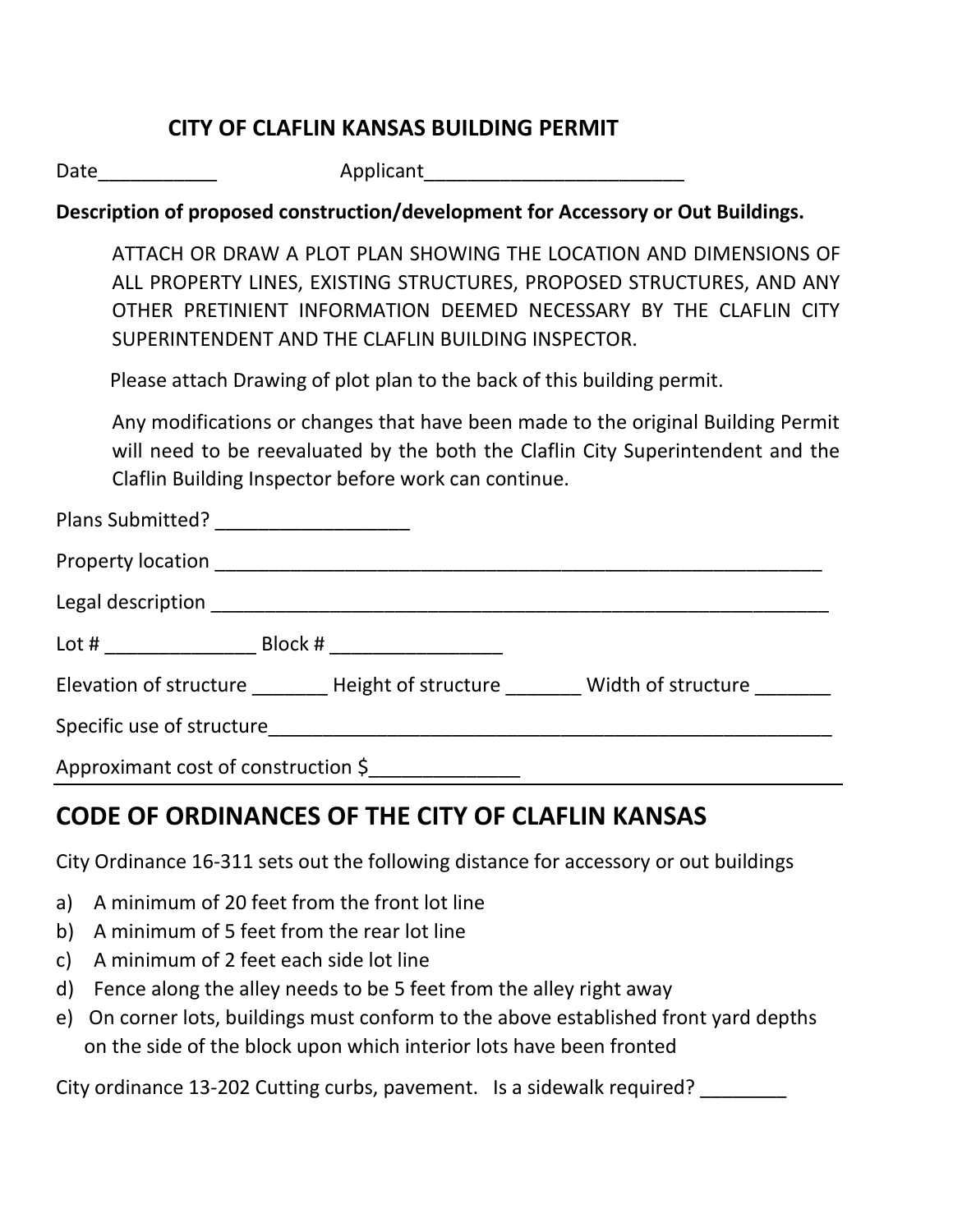#### **Description of proposed construction/development. For Residential Dwellings**

ATTACH OR DRAW A PLOT PLAN SHOWING THE LOCATION AND DIMENSIONS OF ALL PROPERTY LINES, EXISTING STRUCTURES, PROPOSED STRUCTURES, AND ANY OTHER PRETINIENT INFORMATION DEEMED NECESSARY BY THE CLAFLIN CITY SUPERINTENDENT AND THE CLAFLIN BUILDING INSPECTOR.

Please attach Drawing of plot plan to the back of this building permit

Any modifications or changes that have been made to the original Building Permit will need to be reevaluated by the both the Claflin City Superintendent and the Claflin Building Inspector before work can continue.

| Plans Submitted? |  |
|------------------|--|
|                  |  |

| Block # _________________<br>Lot # _________________                |  |  |
|---------------------------------------------------------------------|--|--|
|                                                                     |  |  |
| Number of rooms Number of stories                                   |  |  |
| Length Width Height                                                 |  |  |
| Type of construction. (Circle one) Pre-Fab Wood, Stick built, Metal |  |  |

City ordinance 16-310 sets out the following distance for buildings erected for residential dwelling purposes:

- a) A minimum of 20 feet from the front lot line
- b) A minimum of 10 feet from the rear lot line
- c) A minimum of 6 feet from side lot line
- d) On corner lots, buildings must conform to the above established front yard depths on the side of the block upon which interior lots have been fronted.

City ordinance 13-202 Cutting curbs, pavement. Is a sidewalk required?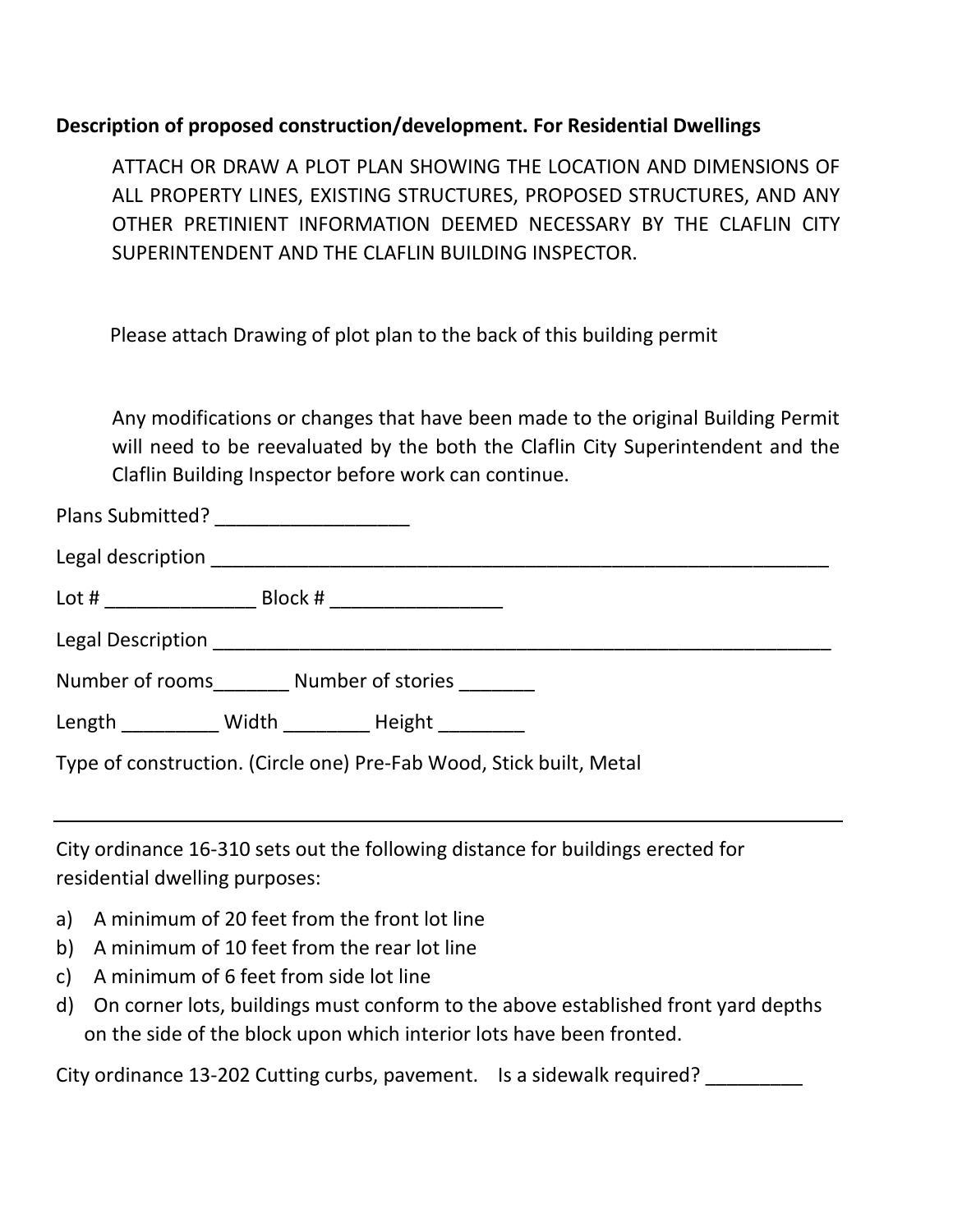| <b>Responsible Contractors:</b>                |
|------------------------------------------------|
| <b>BLDG Construction</b>                       |
| Wiring contractor                              |
| Plumbing contractor                            |
| Approximant cost of construction $\frac{1}{2}$ |

# **INSPECTION**

**\_\_\_\_\_\_\_\_\_\_\_\_\_\_\_\_\_\_\_\_\_\_\_\_\_\_\_\_\_\_\_\_\_\_\_\_\_\_\_\_\_\_\_\_\_\_\_\_\_\_\_\_\_\_\_\_\_\_\_\_\_\_\_\_\_\_\_\_\_\_**

| <b>Items</b>                  | Date Inspected | Approved By |
|-------------------------------|----------------|-------------|
| <b>Setbacks</b>               |                |             |
| <b>Sewer Connection</b>       |                |             |
| <b>Buildings Plumbing</b>     |                |             |
| Bldg./Const.                  |                |             |
| Elec. Wiring                  |                |             |
| <b>Approval for Occupancy</b> |                |             |

 I hereby affirm that the above statements are true and correct and agree to comply with all ordinances, regulations and laws pertaining to or governing the construction, alteration or extensions of buildings described in this application.

| Owners or agent Signature | Date |
|---------------------------|------|
| Phone                     |      |